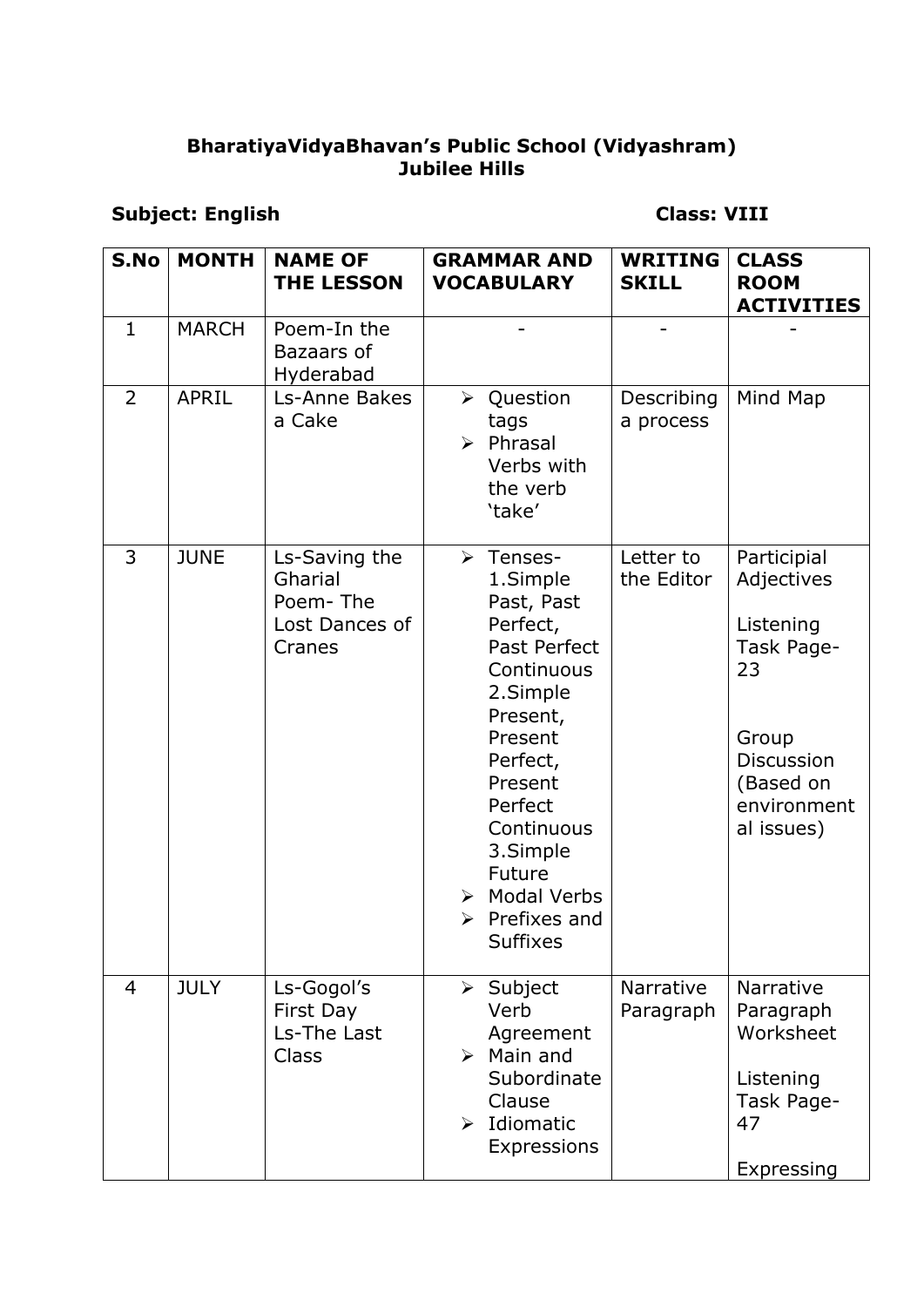|   |                             |                                                                                                                            |                       |                                                                                                                                                                                                                     |                                          | Apology<br>(Roleplay)                                                                                                                     |
|---|-----------------------------|----------------------------------------------------------------------------------------------------------------------------|-----------------------|---------------------------------------------------------------------------------------------------------------------------------------------------------------------------------------------------------------------|------------------------------------------|-------------------------------------------------------------------------------------------------------------------------------------------|
| 5 | <b>AUGUST</b>               | Poem-<br><b>Unfolding Bud</b><br>Ls-Can<br>Animals<br>Reason?<br>Ls-The<br>Narayanpur<br>Incident<br>(Pleasure<br>Reading) | $\blacktriangleright$ | $\triangleright$ Finite and<br>Non-Finite<br>Verbs<br>> Active-<br>Passive<br>Voice<br>1.Simple<br>past,<br>present,<br>future tense<br>Relative<br>Clauses<br>$\triangleright$ Phrases with<br>the verb:<br>Chance | Dialogue<br>Writing<br>E-mail<br>Writing | Write a short<br>poem based<br>on Nature<br>Dictionary<br>Work<br>Listening<br>Task Page-<br>62<br>Expressing<br>Appreciation<br>Synonyms |
| 6 | <b>SEPTEM</b><br><b>BER</b> | Revision                                                                                                                   |                       | Revision                                                                                                                                                                                                            | Revision                                 | Revision                                                                                                                                  |

| Term -I     | <b>Assessment of Speaking and Listening</b> |  |
|-------------|---------------------------------------------|--|
| <b>JUNE</b> | Assessment of Listening 10 Marks            |  |
| <b>JULY</b> | Assessment of Speaking 10 Marks             |  |

|                        | <b>TERM -II</b> |                                                                              |                                                                                                                                                                             |                                 |                                                                  |  |
|------------------------|-----------------|------------------------------------------------------------------------------|-----------------------------------------------------------------------------------------------------------------------------------------------------------------------------|---------------------------------|------------------------------------------------------------------|--|
| S.<br>N<br>$\mathbf o$ | <b>MONTH</b>    | <b>NAME OF</b><br><b>THE</b><br><b>LESSON</b>                                | <b>GRAMMAR</b><br><b>AND VOCABULARY</b>                                                                                                                                     | <b>WRITIN</b><br><b>G SKILL</b> | <b>CLASS</b><br><b>ROOM</b><br><b>ACTIVITIES</b>                 |  |
| $\mathbf{1}$           | <b>OCTOBER</b>  | Ls-Coming<br>Home to<br>Delhi<br>Poem-The<br>Elephant<br>and the<br>Tragopan | > Active-Passive<br>Voice<br>1.Present<br>Perfect<br>2.Present<br>Continuous<br>3. Past Perfect<br>4.Past<br>Continuous<br>$\triangleright$ Prefixes and<br><b>Suffixes</b> | Speech<br>Writing               | Proverbs<br>Listening<br>Task Page-<br>84<br>Editing the<br>text |  |
| $\overline{2}$         | <b>NOVEMBER</b> | Ls-Owens<br><b>Vs Master</b><br>Race<br>Poem-<br>Where the                   | Reported<br>➤<br>Speech<br>1. Statements: -<br>Simple Past,<br>Present,                                                                                                     | Debate<br>Writing               | Dictionary<br>Work<br>Listening<br>Task Page-                    |  |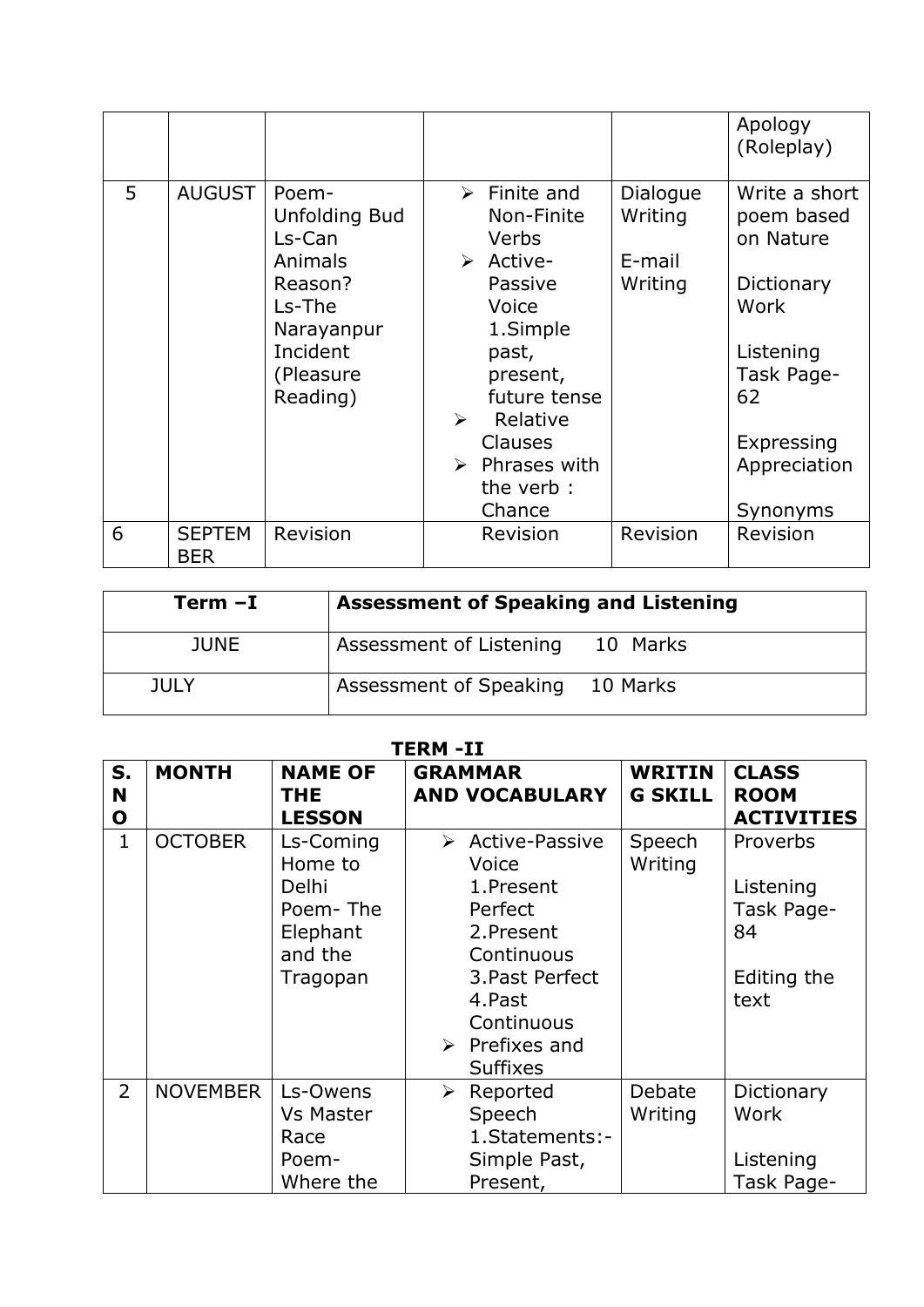|                |                 | Mind is<br>Without<br>Fear                                    | <b>Future</b><br>$\triangleright$ Revision of<br>Main and<br>Subordinate<br>Clauses                                                                                                                                                                    |                    | 99<br>Role play<br>(Based on<br>sports<br>personality)                                                                          |
|----------------|-----------------|---------------------------------------------------------------|--------------------------------------------------------------------------------------------------------------------------------------------------------------------------------------------------------------------------------------------------------|--------------------|---------------------------------------------------------------------------------------------------------------------------------|
| 3              | <b>DECEMBER</b> | Ls-A Night<br>to Forget<br>$Ls-$<br>Darjeeling<br>Ls-Bodyline | $\triangleright$ Reported<br>Speech-<br>1.Reporting<br>Questions<br>'Wh' and 'Yes'<br>or 'No'<br>2. Exclamatory<br>Sentences<br>> Compound<br>Adjectives<br>$\triangleright$ Revision of<br>Subject Verb<br>Agreement<br>> Phrasal Verb<br>with 'Walk' | Diary<br>Entry     | Oxymoron<br>Idiomatic<br>Expressions<br>Listening<br>Task Page-<br>133<br>Retelling of a<br>story with a<br>different<br>ending |
| $\overline{4}$ | <b>JANUARY</b>  | Ls-The<br>Merchant<br>of Venice<br>Poem-A<br>Poison Tree      | $\triangleright$ If Conditional<br><b>Clauses</b><br>1. Type- I, II, III<br>$\triangleright$ Types of<br>Sentences<br>1.Simple<br>2.Compound<br>3.Complex                                                                                              | Article<br>Writing | Analogies<br>Listening<br>and Reading<br>Task Page<br>113                                                                       |
| 5              | <b>FEBRUARY</b> | Revision                                                      | Revision                                                                                                                                                                                                                                               | Revision           | Revision                                                                                                                        |
| 6              | <b>MARCH</b>    |                                                               | <b>ANNUAL</b><br><b>EXAMINATION</b>                                                                                                                                                                                                                    |                    |                                                                                                                                 |

| Term -II | <b>Assessment of Speaking and Listening</b> |  |
|----------|---------------------------------------------|--|
| October  | Assessment of Listening                     |  |
| November | Assessment of Speaking                      |  |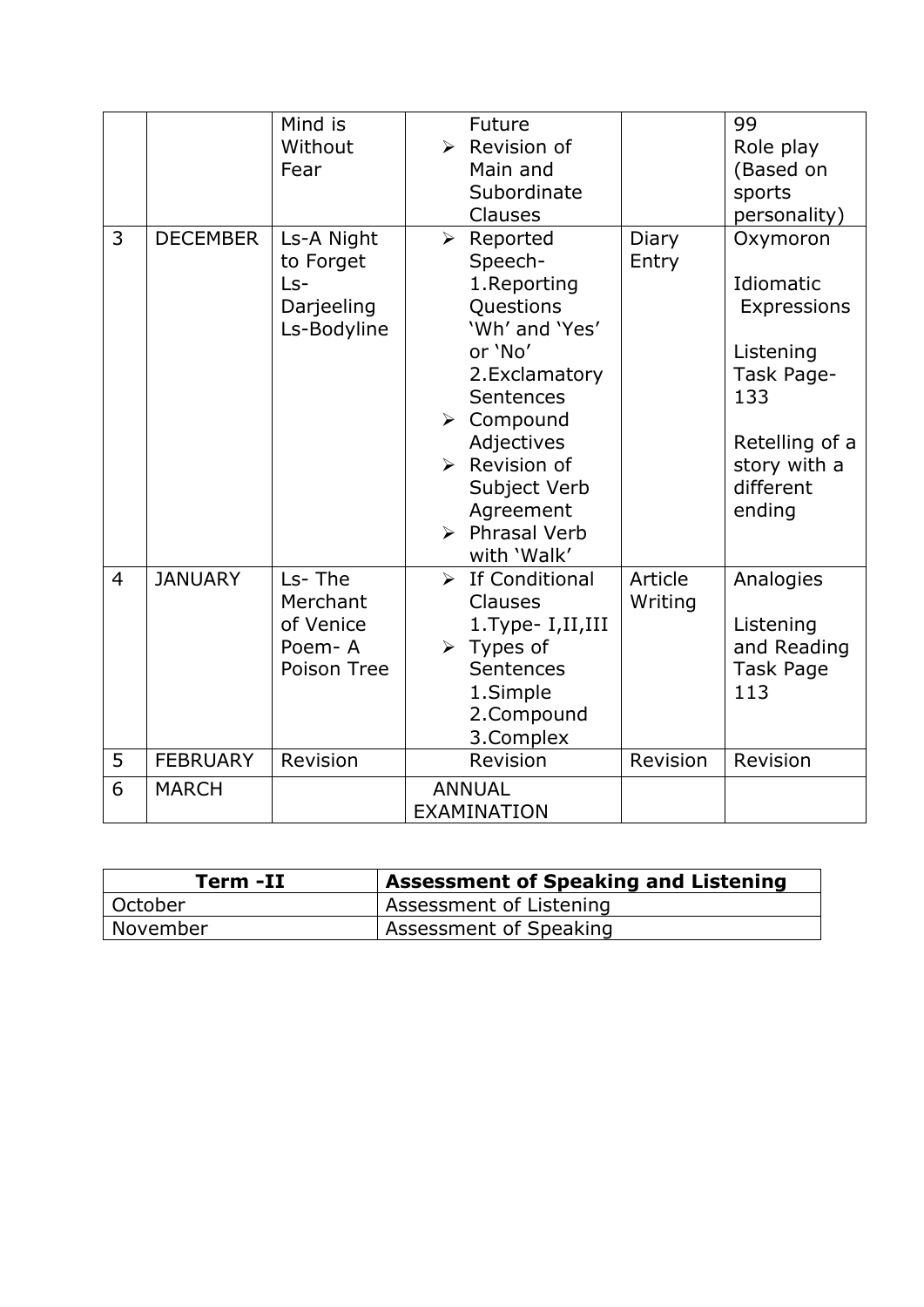## **Syllabus for Term –I Assessment 2017 -18**

| <b>Type of</b><br><b>Assessment</b> | <b>Syllabus</b>                                                                                                                                                                                                            |
|-------------------------------------|----------------------------------------------------------------------------------------------------------------------------------------------------------------------------------------------------------------------------|
| Periodic Test - 1                   | 1. Ls-Anne Bakes a Cake<br>2. Poem- In the Bazaars of Hyderabad<br>3. Grammar-(i)Question Tags ii)Modals<br>4. Vocabulary -(i)Prefixes/Suffixes<br>5. Writing - Formal Letter                                              |
| Periodic Test - 2                   | 1.Ls- Saving the Gharial<br>2. Poem - The Lost Dances of Cranes<br>3. Grammar- (i) Agreement of Tense (ii) Main and<br>Subordinate<br>Clause<br>4. Vocabulary - Idiomatic Expressions<br>5. Reading Skills- Unseen Passage |

#### **SYLLABUS FOR HALF YEARLY EXAMINATION - 2017-18**

| <b>Lessons:</b>       | <u>Grammar:</u>           | <b>Writing Skill:</b> |
|-----------------------|---------------------------|-----------------------|
| 1. Anne Bakes a Cake  |                           | 1. Formal Letter      |
| 2. Saving the Gharial | 1. Tenses                 | 2. Email Writing      |
| 3. Gogol's First Day  | 2. Subject Verb Agreement | 3. Dialogue Writing   |
| 4. The Last Class     | 3. Modal Verbs            |                       |
| 5. Can Animals        | 4. Active/Passive Voice   | <b>Reading Skill:</b> |
| Reason?               | 5. Relative Clauses       | Unseen Passage        |
|                       | 6. Main and Subordinate   |                       |
| <b>Poems:</b>         | Clause                    |                       |
| 1. In the Bazaars of  |                           |                       |
| Hyderabad             |                           |                       |
| 2. The Lost Dances of |                           |                       |
| Cranes                |                           |                       |
| 3. Unfolding Bud      |                           |                       |